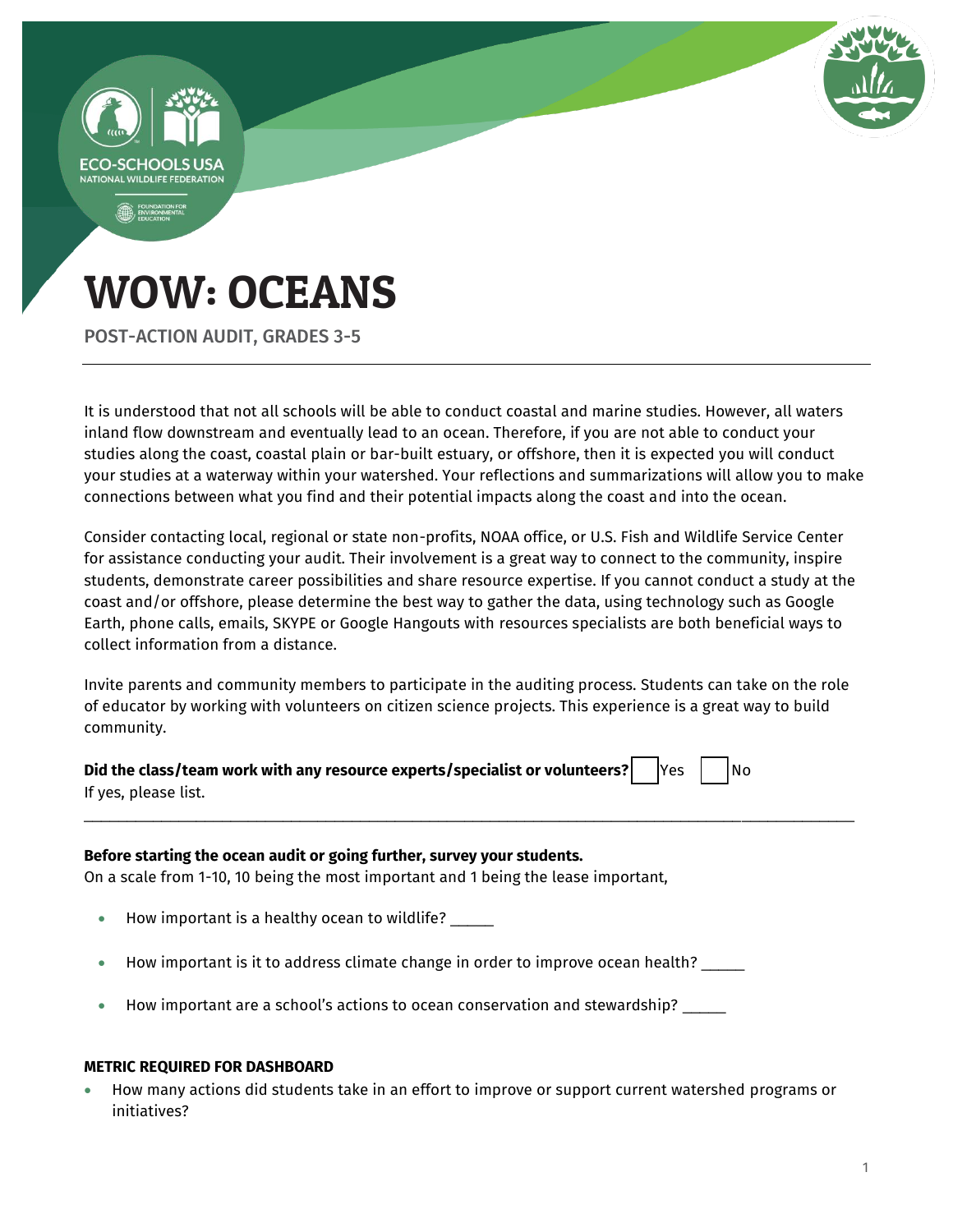

POST-ACTION AUDIT, GRADES 3-5



### TABLE 1. GEOGRAPHIC INFORMATION

| Confirm your GPS coordinates for your ocean study site by<br>1.<br>comparing them to your coordinates in your baseline audit.<br>Use your smart phone's GPS or go to:<br>http://www.whatsmygps.com/ to find your coordinates.                                                                                                                                                                                                                               | Latitude N<br>Longitude W                                                                                                                                                       |
|-------------------------------------------------------------------------------------------------------------------------------------------------------------------------------------------------------------------------------------------------------------------------------------------------------------------------------------------------------------------------------------------------------------------------------------------------------------|---------------------------------------------------------------------------------------------------------------------------------------------------------------------------------|
| 2.<br>Again make observations or use Google Earth (for those<br>students who are inland), and describe the ocean study site.<br>Optional, but encouraged. If pictures were taken during the<br>baseline audit, make comparisons to your current view. Note<br>any observed changes to right.<br>Make note if there was a land altering event causing<br>significant change to your study site, such as flooding,<br>hurricane, tornado, fire, drought, etc. | tide pools<br>sandy coastline<br>rocky coastline<br>dunes<br>white sands<br>coastal<br>grasses/shrubs/plants<br>brown sands<br>mangroves or<br>forests<br>black sands<br>rliffs |

**Insert photos here.**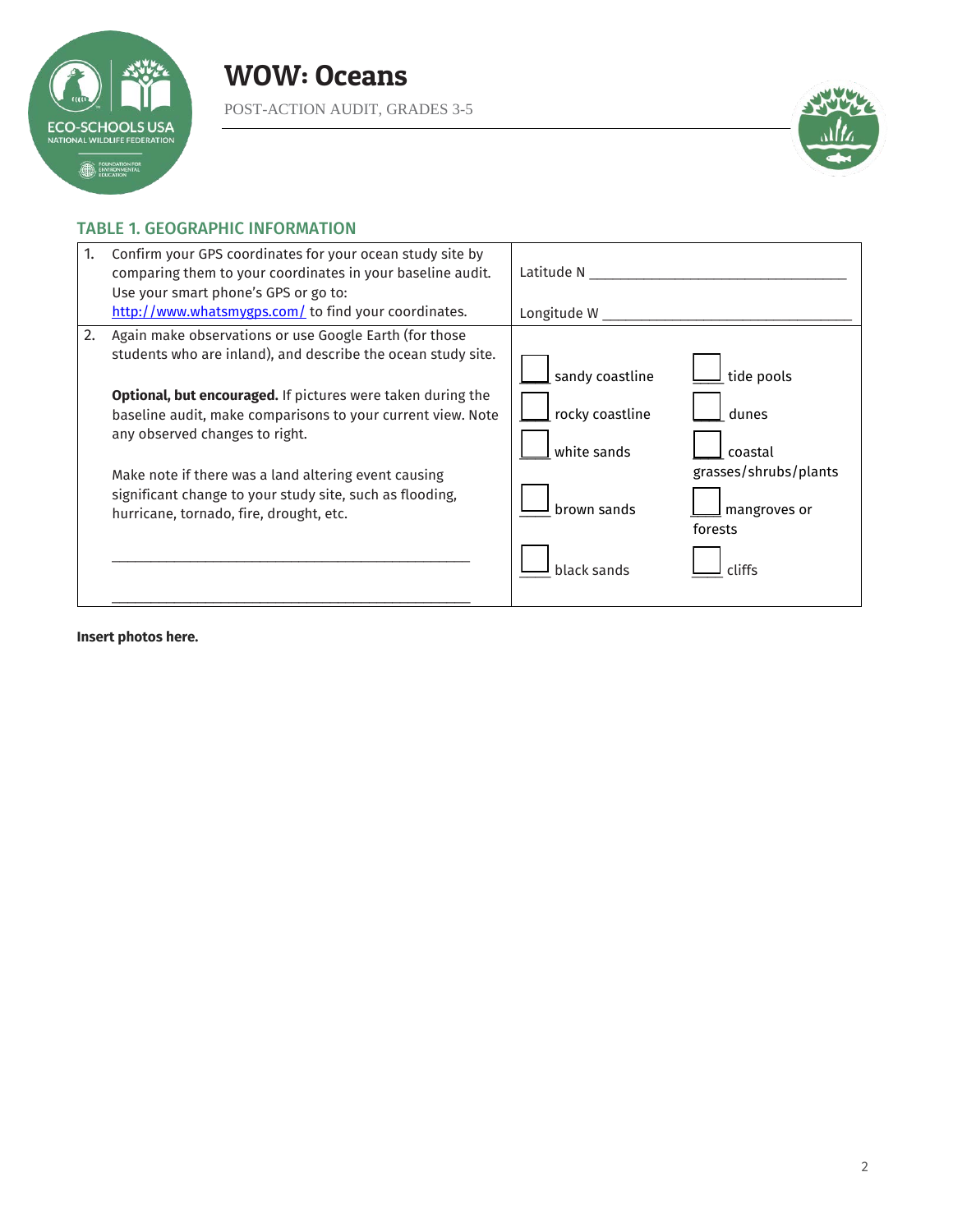

Г

POST-ACTION AUDIT, GRADES 3-5



a l

### TABLE 2. OCEAN CHARACTERISTICS AND BENEFITS

| 1. | What percentage of students can identify the following<br>characteristics that help define an ocean?                                                                                                                                                                                                                     | 0 elements<br>А.   |
|----|--------------------------------------------------------------------------------------------------------------------------------------------------------------------------------------------------------------------------------------------------------------------------------------------------------------------------|--------------------|
|    | Salinity<br>۰<br>Temperature                                                                                                                                                                                                                                                                                             | В.<br>1-2 elements |
|    | Currents (how the oceans move)<br>$\bullet$<br>Topography (the features of the ocean floor)<br>$\bullet$                                                                                                                                                                                                                 | 3-4 elements<br>C. |
|    | Biodiversity (plants and animals)<br>$\bullet$                                                                                                                                                                                                                                                                           | D.<br>5 elements   |
| 2. | An ocean is a system. What percentage of students can identify<br>one or more system benefits oceans provide?<br>Ecosystem benefits and services: biodiversity of plant and<br>۰<br>animal species<br>Economic benefits, including tourism, sport/commercial<br>۰<br>fishing<br>Physical and mental health benefits<br>۰ | $\%$               |

 $\mathbf I$ 

### **Think about the following question as you summarize the data in Table 2.**

- 1. How has student understanding changed from the baseline audit to the post-action audit or between audit years?
- 2. What have students learned about different cultures and their local community's connections to the ocean?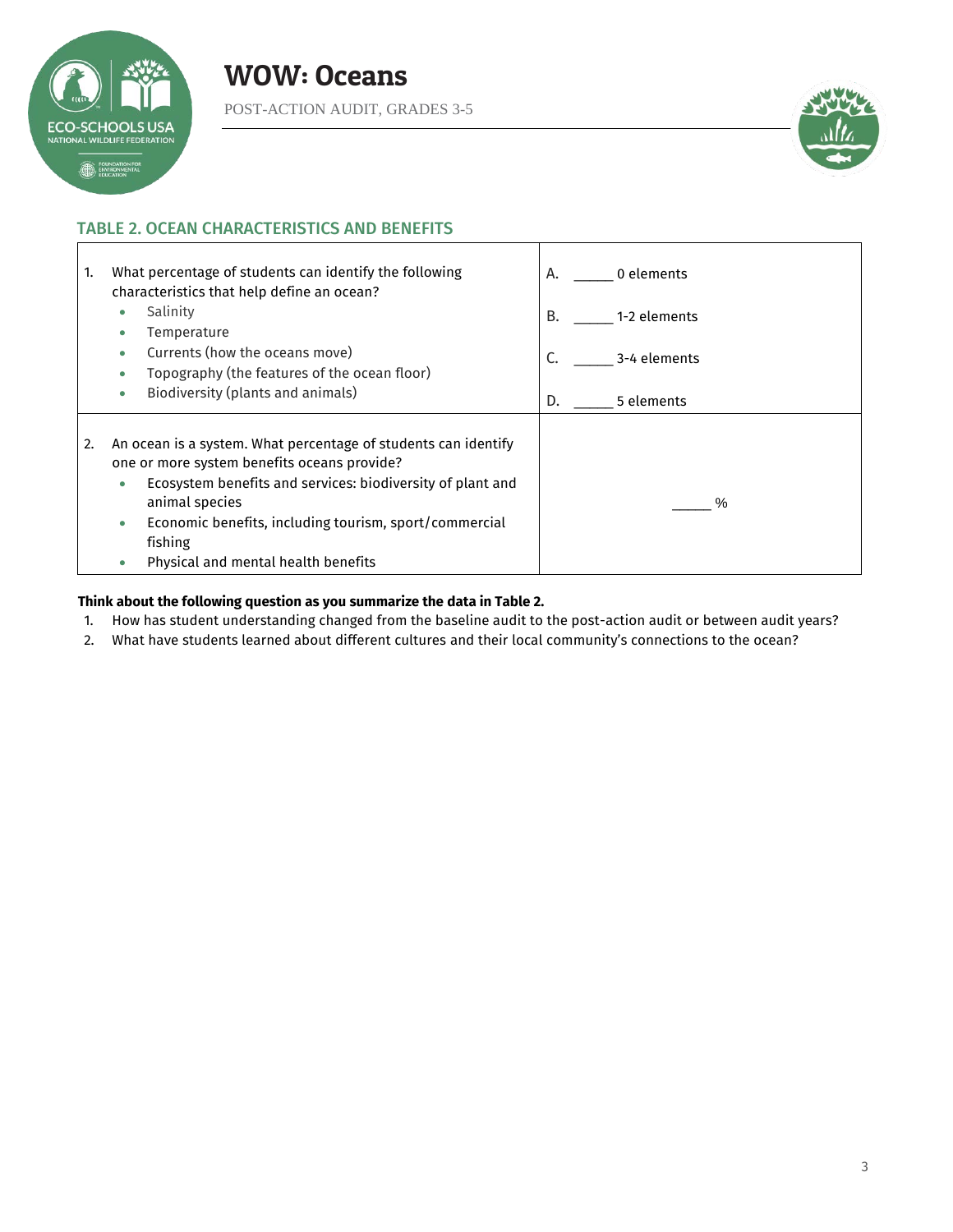

### WOW: Oceans POST-ACTION AUDIT, GRADES 3-5



### TABLE 3. WATER QUALITY

|                                                                                               | Salinity<br>2.                                                                                                                                                   |                               |                                                                              |  |
|-----------------------------------------------------------------------------------------------|------------------------------------------------------------------------------------------------------------------------------------------------------------------|-------------------------------|------------------------------------------------------------------------------|--|
|                                                                                               | Time of High Tide ______________   Time of Low Tide ___________                                                                                                  |                               |                                                                              |  |
| 1.<br>pH<br>pH Level                                                                          | Method used: ( ) hydrometer ( ) titration ( ) probe                                                                                                              |                               |                                                                              |  |
| <b>Basic</b><br>Neutral                                                                       | Test 1   Time of day before test ______________   _______ ppt (parts/thousand)<br>Test 2   Time of day before test ______________   _______ ppt (parts/thousand) |                               |                                                                              |  |
|                                                                                               |                                                                                                                                                                  |                               |                                                                              |  |
|                                                                                               |                                                                                                                                                                  |                               | Test 3   Time of day before test _____________   ______ ppt (parts/thousand) |  |
| <b>Temperature</b><br>3.                                                                      |                                                                                                                                                                  | <b>Dissolved Oxygen</b><br>4. |                                                                              |  |
| Test $1 \_ F^{\circ} \mid \_ G^{\circ}$                                                       |                                                                                                                                                                  |                               | Test $1 \_\_\_$ mg/L                                                         |  |
| Test $2 \underline{\hspace{1cm}} F^{\circ} \underline{\hspace{1cm}} F^{\circ}$                |                                                                                                                                                                  |                               | Test $2 \_\_\_\_$ mg/L                                                       |  |
| Test 3 _________________________ C°                                                           |                                                                                                                                                                  |                               | Test $3 \_\_\_\_\_\$ mg/L                                                    |  |
| Transparency - Choose method A or B.<br>5.                                                    |                                                                                                                                                                  |                               |                                                                              |  |
| A1. Secchi disk - distance from observer to:                                                  |                                                                                                                                                                  |                               |                                                                              |  |
| Test 1 ______ m water surface   _____ m where disk disappears   _____ m where disk reappears  |                                                                                                                                                                  |                               |                                                                              |  |
| Test 2 ______ m water surface   _____ m where disk disappears   _____ m where disk reappears  |                                                                                                                                                                  |                               |                                                                              |  |
| Test 3 ______ m water surface   ______ m where disk disappears   _____ m where disk reappears |                                                                                                                                                                  |                               |                                                                              |  |
| A2. Secchi disk reaches the bottom and does not disappear - distance from observer to:        |                                                                                                                                                                  |                               |                                                                              |  |
| Test 1 _____ m to water surface   _____ m depth to the bottom of the water site               |                                                                                                                                                                  |                               |                                                                              |  |
| Test 2 _____ m to water surface   _____ m depth to the bottom of the water site               |                                                                                                                                                                  |                               |                                                                              |  |
| Test 3 ______ m to water surface   ______ m depth to the bottom of the water site             |                                                                                                                                                                  |                               |                                                                              |  |
| <b>Transparency Tube</b><br>В.                                                                |                                                                                                                                                                  |                               |                                                                              |  |
| Tube test 1 ______ cm or ______ greater than depth of transparency tube.                      |                                                                                                                                                                  |                               |                                                                              |  |
| Tube test 2 ______ cm or ______ greater than depth of transparency tube.                      |                                                                                                                                                                  |                               |                                                                              |  |
| Tube test 3 ______ cm or ______ greater than depth of transparency tube.                      |                                                                                                                                                                  |                               |                                                                              |  |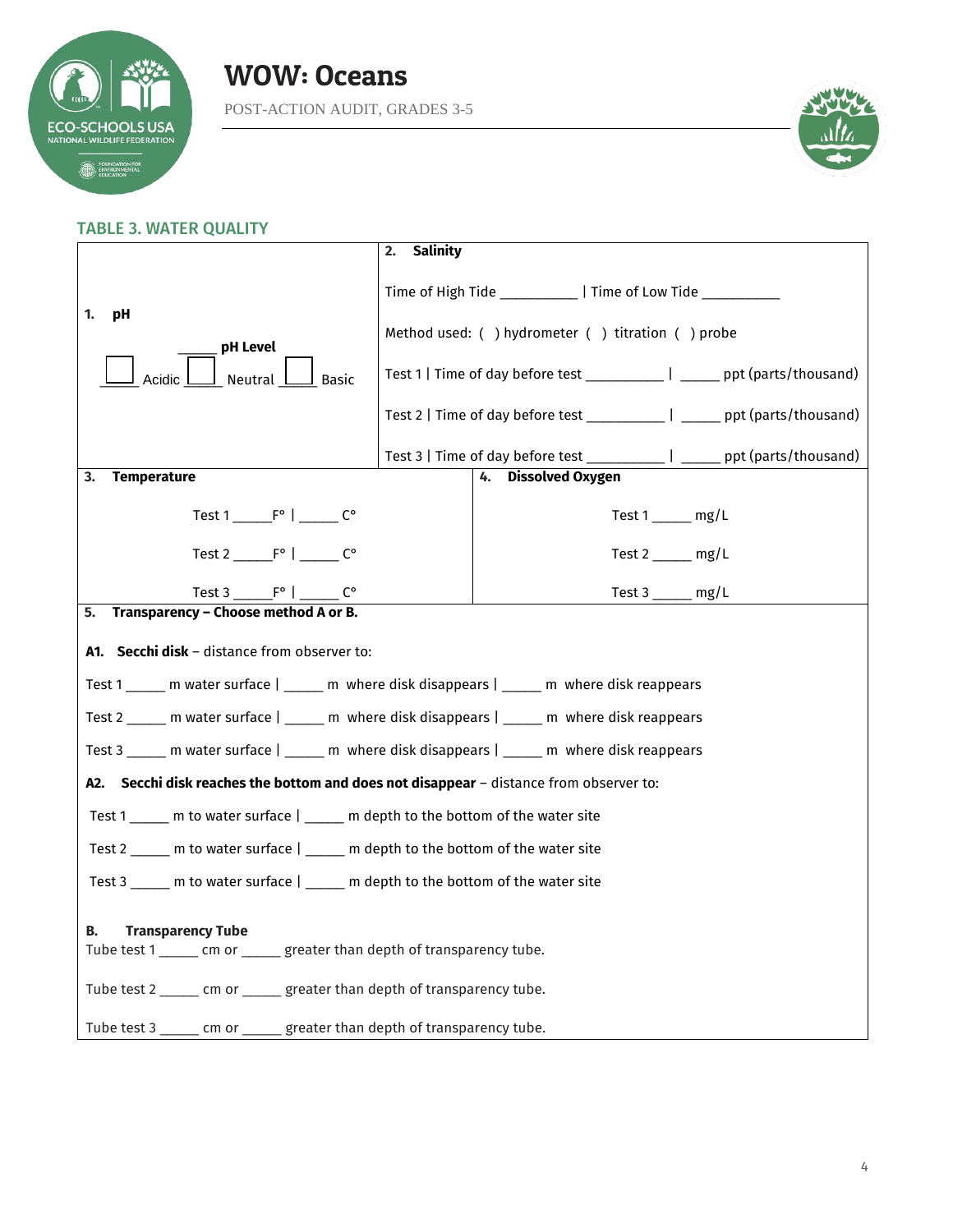

POST-ACTION AUDIT, GRADES 3-5

![](_page_4_Picture_3.jpeg)

### **Think about the following questions as you summarize the data in Table 3.**

- 1. What changes to water quality, if any, have been observed?
- 2. If changes have occurred, why?

**TABLES 4 and 5**. Consider contacting a coastal/ocean outreach coordinator (local non-profits) college or university. Their involvement is a great way to connect to the community, inspire students, demonstrate career possibilities and share resource expertise. If you cannot conduct a study along the coast/shore/beach please determine the best way to gather the data, i.e. a phone call, an email or ideally a SKYPE, Zoom or Google Hangout with someone who works as a biologist, ecologist, volunteer, etc. at the nearest water quality monitoring station. Contact your regional EPA, NOAA and/or statebased fish and wildlife office for resource specialist contacts, resources or recommendations.

Invite parents and community members to participate in the auditing process. Students can take on the role of educator by working with volunteers on citizen science. This experience is a great way to build community.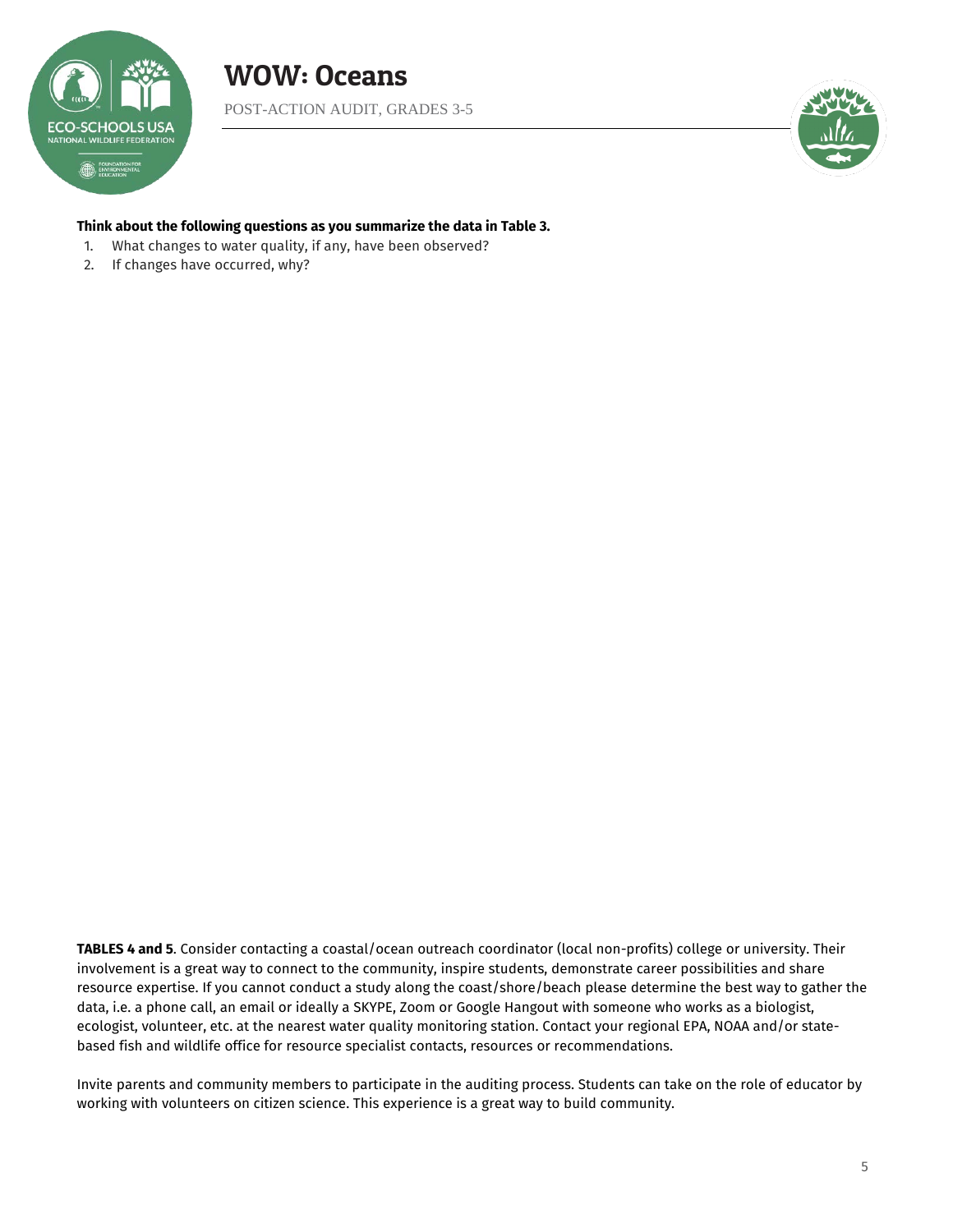![](_page_5_Picture_0.jpeg)

POST-ACTION AUDIT, GRADES 3-5

![](_page_5_Picture_3.jpeg)

### TABLE 4. LITTER

| 1. |                                                                                                                                                                                                                                                                                                                                                                                                                                                                                                                                                                                         |                   |                 |   |               |
|----|-----------------------------------------------------------------------------------------------------------------------------------------------------------------------------------------------------------------------------------------------------------------------------------------------------------------------------------------------------------------------------------------------------------------------------------------------------------------------------------------------------------------------------------------------------------------------------------------|-------------------|-----------------|---|---------------|
|    | Percentage of students who know the oceans are polluted.                                                                                                                                                                                                                                                                                                                                                                                                                                                                                                                                |                   |                 | % |               |
| 2. | Percentage of students who a basic understanding of what an ocean<br>gyres are.                                                                                                                                                                                                                                                                                                                                                                                                                                                                                                         |                   |                 |   | %             |
| 3. | Percentage of students who know 90% of the contents within the ocean's<br>garbage patches are plastic.                                                                                                                                                                                                                                                                                                                                                                                                                                                                                  |                   | %               |   |               |
| 4. | Conduct a litter audit using the items most commonly found in and around coastal and marine ecosystems. First<br>weigh the collection of litter. Next sort the collection by type and insert the total number of each item found. Safety<br>is of utmost importance. Please ensure teams have access and use/wear proper safety gear, including, but not<br>limited to gloves, litter grabbers/pinchers and appropriate recycling and trash receptacles.<br>Total weight to the nearest pound and kilogram, diverted from coastal<br>pounds   _____ kilograms<br>and marine ecosystems. |                   |                 |   |               |
|    | cigarette butts                                                                                                                                                                                                                                                                                                                                                                                                                                                                                                                                                                         | fishing line/nets | can tabs        |   | tires         |
|    | bottle caps                                                                                                                                                                                                                                                                                                                                                                                                                                                                                                                                                                             | balloons          | lighters        |   | straws        |
|    | 6-pack rings                                                                                                                                                                                                                                                                                                                                                                                                                                                                                                                                                                            | cans              | plastic bottles |   | Styrofoam     |
|    | sandwich bags                                                                                                                                                                                                                                                                                                                                                                                                                                                                                                                                                                           | plastic ware      | plastic lids    |   | grocery sacks |
|    | micro-plastics                                                                                                                                                                                                                                                                                                                                                                                                                                                                                                                                                                          |                   |                 |   |               |

### **Think about the following questions as you summarize the information in Table 4.**

- 1. What impacts on wildlife, if any, have been observed during clean-ups?
- 2. Have sources of litter been identified? If so, explain.
- 3. Describe one action teams/classes took to improve or support coastal and/or ocean cleanup programs/initiatives.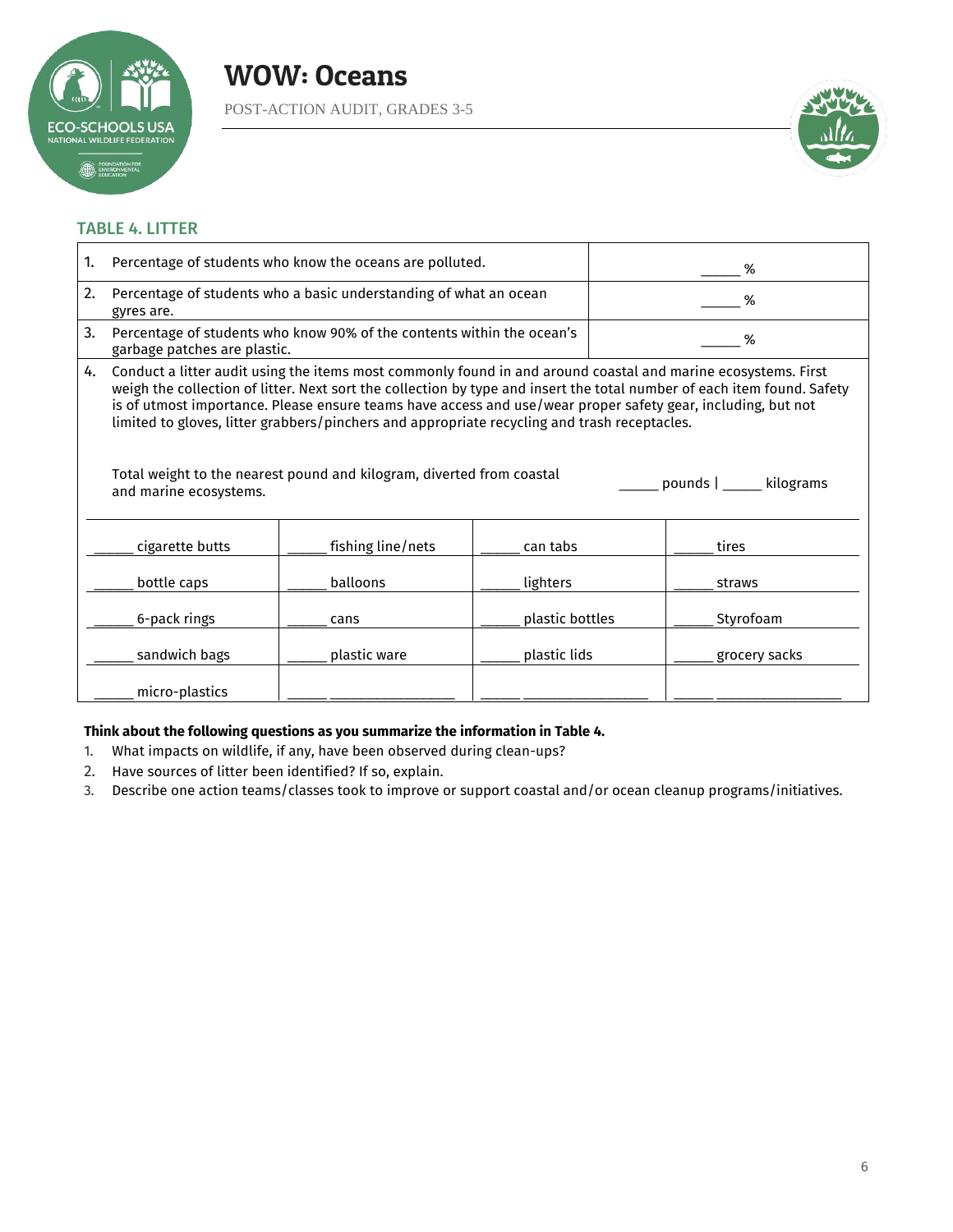![](_page_6_Picture_0.jpeg)

POST-ACTION AUDIT, GRADES 3-5

![](_page_6_Picture_3.jpeg)

### TABLE 5. WILDLIFE

| 1. | Collectively, how many different plants and animals are<br>observed on this day?                                                                                                                                                                                                                                                                                                                                       | amphibians<br>birds<br>fish<br>insects<br>__ reptiles<br>mammals<br>marine or brackish plants<br>_____ coastal plants |  |
|----|------------------------------------------------------------------------------------------------------------------------------------------------------------------------------------------------------------------------------------------------------------------------------------------------------------------------------------------------------------------------------------------------------------------------|-----------------------------------------------------------------------------------------------------------------------|--|
| 2. | Percentage of students who can identify more than one local<br>plant and animal who rely on healthy coastal and/or marine<br>ecosystems.                                                                                                                                                                                                                                                                               |                                                                                                                       |  |
| 3. | <b>MIGRATORY BIRDS</b>                                                                                                                                                                                                                                                                                                                                                                                                 |                                                                                                                       |  |
|    | As a part of the baseline audit you were asked to research migratory bird species in your community, paying close<br>attention to their migration paths, especially those that flew over the ocean or in and around coastal areas. Below,<br>the answers will be specific to the migratory bird(s) teams/classes researched and investigated. Be sure to include<br>an image of each species studied below this table. |                                                                                                                       |  |
|    |                                                                                                                                                                                                                                                                                                                                                                                                                        | Common Name(s)                                                                                                        |  |
| 4. | List the common and scientific names of the migratory<br>specie(s) studied.                                                                                                                                                                                                                                                                                                                                            | Scientific Name(s)                                                                                                    |  |
|    | 5. List the reason(s) the species is considered a priority migratory<br>species?                                                                                                                                                                                                                                                                                                                                       |                                                                                                                       |  |
| 6. | Describe the species' habitat requirements.                                                                                                                                                                                                                                                                                                                                                                            |                                                                                                                       |  |
| 7. | Where do the migratory birds spend winter and summer?                                                                                                                                                                                                                                                                                                                                                                  | Summer                                                                                                                |  |

### **Continued on the next page.**